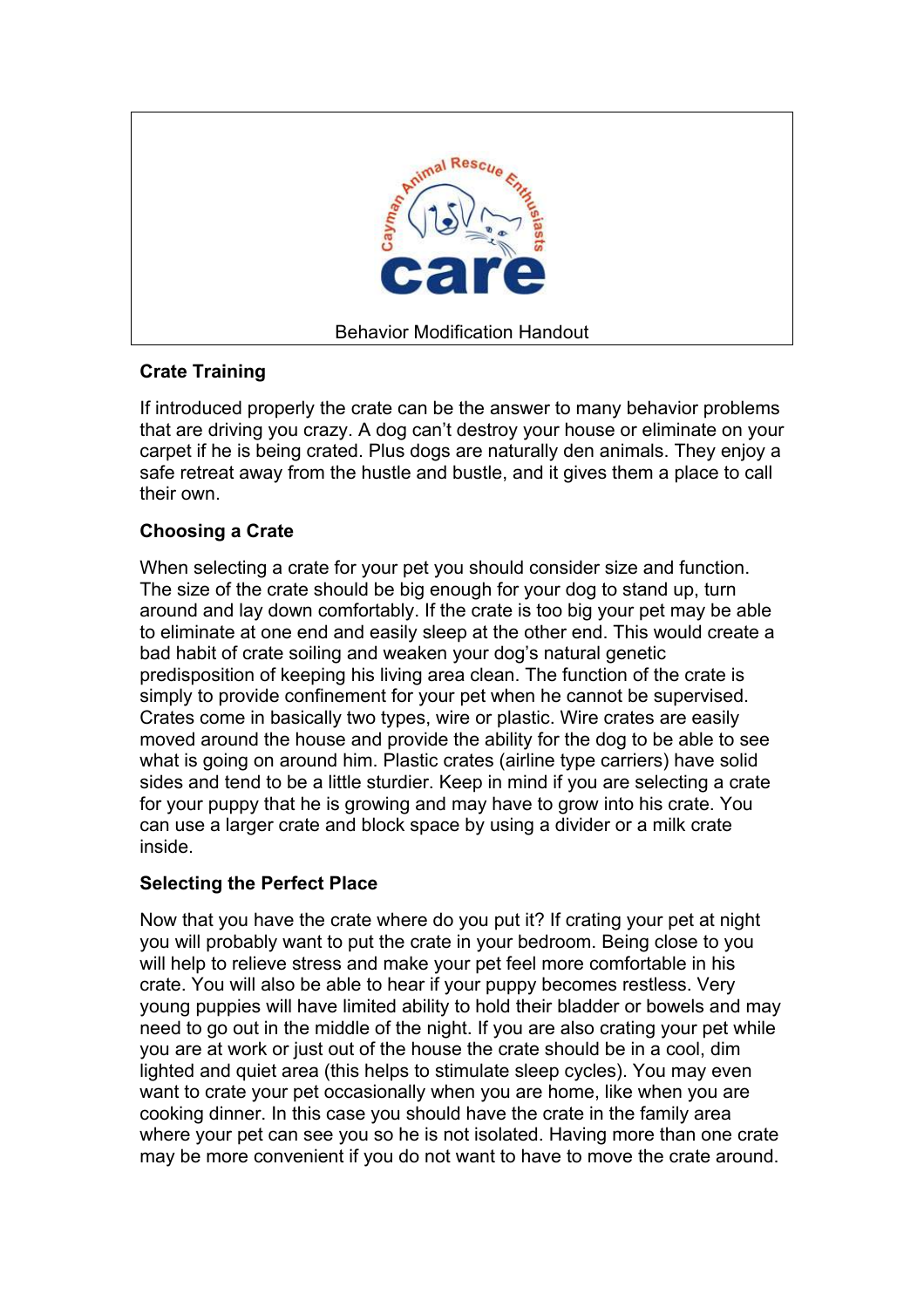## **Starting the Process of Training**

First impressions are important. When you begin all experiences between your dog and his crate must be positive and rewarding for him. Allow him to approach the crate to investigate, verbally praise your dog if he shows any interest in the crate and toss a few treats inside to entice him to enter on his own. The treats should be a high value item like freeze dried liver, a small bit of hot dog or cheese, something he is really going to like. Do not close the door at this point. Allow the dog to become accustom to the crate. Play with him with his favorite toy in or near the crate. Feed him his meals in or near the crate. Give him a special treat by placing it in the crate, like a stuffed KONG toy (or any hard chew toy you can stuff with something yummy). The important thing to remember is baby steps. Once your dog feels comfortable around the crate you can start to close the door and leave him in it for short periods of time. Use the special stuffed chew toy to encourage him to enter, leave the toy for him to enjoy and close the door. Only leave him in the crate for a few minutes and then let him out. Gradually increase the amount of time he is in the crate over a period of a few days. Never let him out of the crate when he is crying always wait for that small moment of silence or you will be rewarding the crying and he will soon learn that this behavior will work to be released. Always use the crate in a positive manner and never for punishment and do not abuse the crate by keeping your pet in it for long periods of time.

Now that you have a plan for introducing and using a crate here are some helpful tips and hints that will make crate training even easier.

•Some dogs and puppies will experience stress related to crate training and it is important to take it slow and not rush your pet.

•Never physically force your pet into the crate. This will cause a negative impression and possibly make your dog afraid of the crate. You could also cause injury to yourself or your pet.

•Try leaving a TV or radio on to make him feel less alone. This will also help to block out background noise that may stimulate your dog to bark or feel nervous. Play something soothing and not to loud.

•Covering a wire crate with a blanket will help create a cozier place when your pet is sleeping. This will also block his view from anything that may stimulate him to bark or feel nervous.

•Crate training may take days or even weeks remember to be patient.

•While training use a verbal cue or command such as "kennel up". You will be able to use this later to ask your dog to go into his crate.

•Practice unemotional hellos and goodbyes when leaving your dog in the crate and upon returning. You want to keep it low key and not reward overly excited greetings or departures.

 •If crating a puppy (overnight) he will probably need to eliminate sometime during the night. It is important to recognize if your dog or puppy is crying when in the crate because they need to go outside to eliminate. This may take